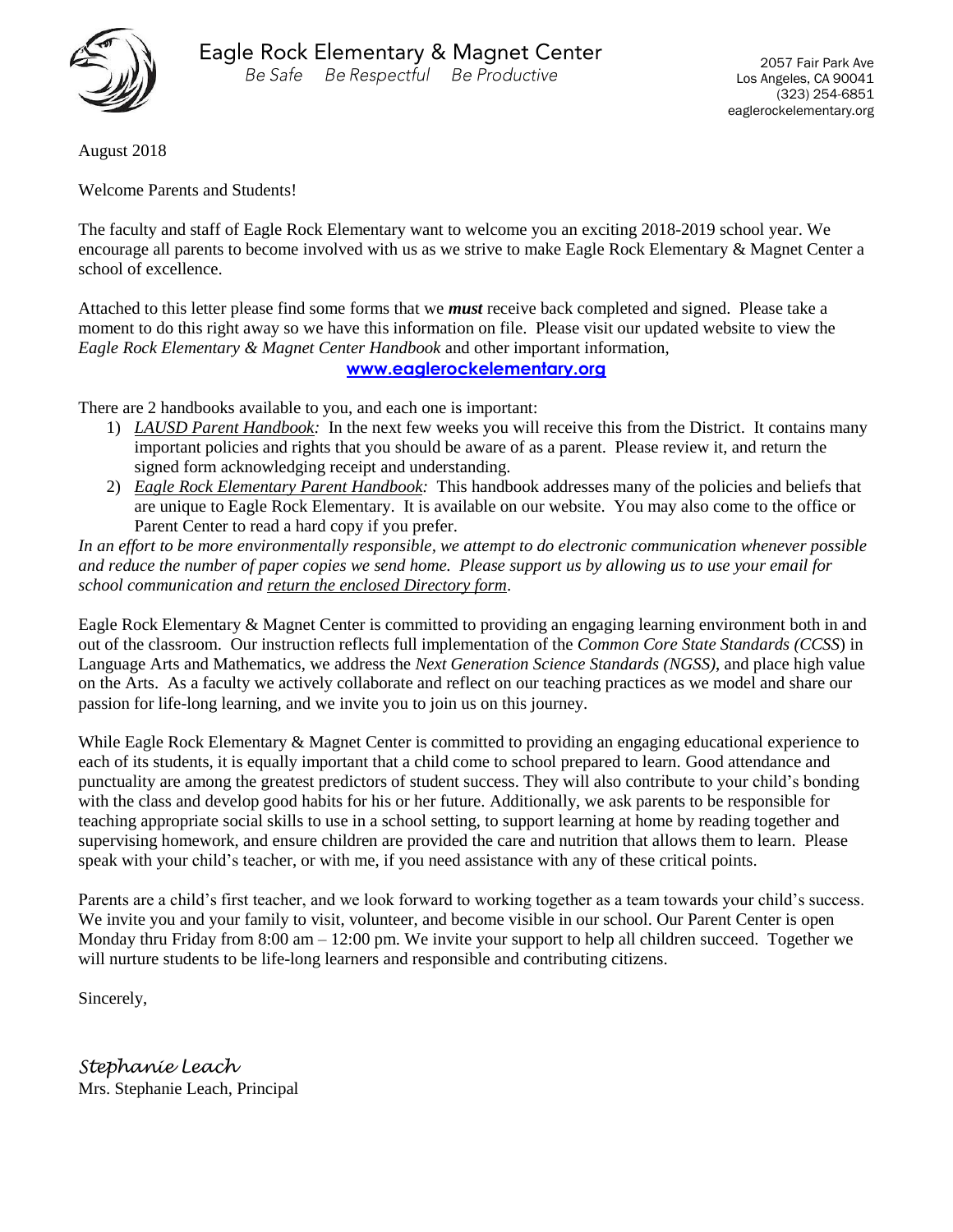# Eagle Rock Elementary & Magnet Center

## Parent Handbook

## 2018-2019

School Office Hours: 7:30 a.m.-4:30 p.m.

#### *Vision Statement*

Our vision is to implement an instructional program that provides a positive, nurturing climate that stimulates maximum academic and social growth, inspires appreciation and respect for diversity, and empowers all children to participate successfully in a changing society.

#### *Mission Statement*

Students will communicate effectively to acquire and share knowledge with a variety of audiences. Students will demonstrate academic proficiency in the areas of Reading, Language Arts, and Mathematics, which meet or exceed the Grade Level Standards.

#### *Los Angeles Unified School District Parent Student Handbook*

You can access the '18-'19 *Parent Student Handbook* online at [www.lausd.net](http://www.lausd.net/) under the "Families" tab. If you open that link you will find more tabs to the right – click "Forms and Policies" to connect to the current District Handbook. The parent handbook must be read thoroughly by all parents/guardians. The information in this handbook must also be shared with students. It contains district policies and state mandated information that will further explain district and school policies and procedures. A copy of the LAUSD handbook will be provided to your child. Please return the attached handout found inside as proof that you received the handbook once it is sent home.

#### *Weekly Communication*

Sunday evenings you will receive a pre-recorded phone call from Ms. Leach with highlights for the upcoming week; it is also available via email. Additionally, our Community Rep will publish an eNewsletter through our School Directory every Tuesday. It's important that we have your accurate contact information in order for you to receive this weekly communication, and all other correspondence. You may also look for the weekly message posted on our website.

#### *Attendance Policy and Tardies*

- Please help your children form good habits by being on time every single day. When a student is late they miss valuable instruction, as well as interrupt the lesson for others.
- Students who arrive to class **after 8:10 am will be marked** *tardy*. **Three tardies is equivalent to one absence.**
- Three unexcused absences, or unexcused tardies for more than 30 minutes, make a student truant and a warning letter will be sent home; warning letters are automatically generated by our computerized attendance system.
- Please remember that the most important way to ensure success at school is to have strong attendance. LAUSD goal is for each student to have 96% in seat attendance, which amounts to no more than 7 absences in a given school year. This adds to success at school, and it shapes a strong future work ethic. At Eagle Rock we take academic achievement very seriously and we fully enforce the LAUSD Attendance Policy. Please refer to the enclosed Attendance Policy and Compulsory Attendance Laws, as well as the LAUSD Parent/Student Handbook under Student Attendance.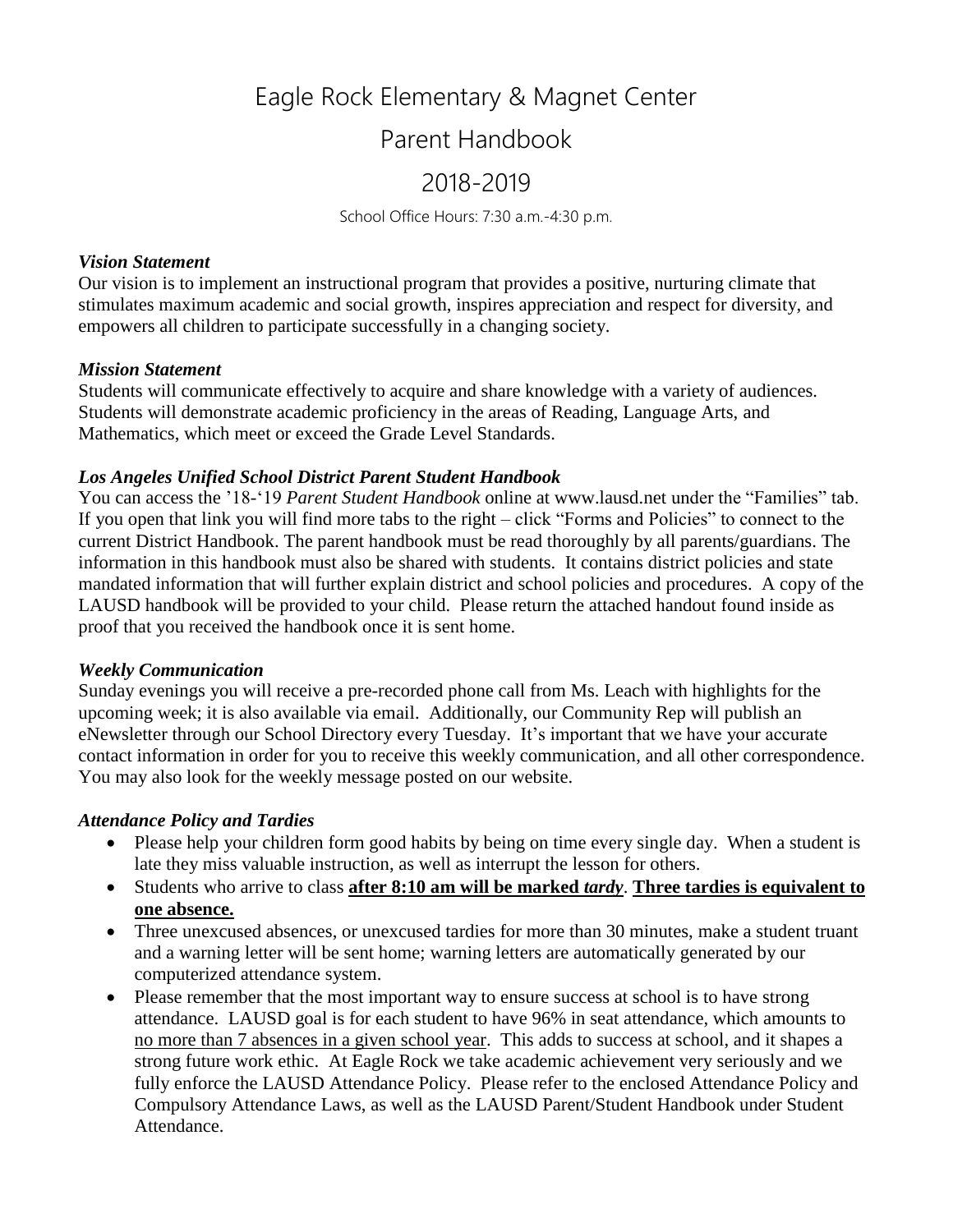If your child is absent or late for class, please send a note with your child to his/her teacher indicating why they were absent or tardy. State law requires a note from the parent, whether due to illness or non-illness, verifying the absence of their child.

## Safety To and From School

Parents are requested to review and discuss the safest route for their child to walk to and from school. Please use crosswalks at all times, you are teaching your child life-long habits.

Mornings and afternoons are very busy around the perimeter of the campus; allow a few extra minutes to reduce stress. Some of our rules might seem inconvenient, but they have been established after careful consideration of what is safest for the students. Please keep in mind that when you help support these rules you are helping protect the welfare of our whole community, and you are modeling safe behaviors for your child.

Students are encouraged to arrive at 8:00 a.m. Eagle Rock Elementary provides *Breakfast in the Classroom (BIC).* The free breakfast is served during the first 15 minutes of class. Whether or not you eat breakfast, tardies are marked at 8:11.

#### *Parking*

Parking lots are for staff use only. Please do not drive in to drop off students and do not block the entrance to parking lots. You are welcome to park on the street and walk your student onto the campus. Please use crosswalks when crossing the street (this is life-saving habit for your child to learn).

#### *School Gates and Visitor Access During School Hours*

For your convenience, we have three school gates for pedestrians. THE ONLY DROP OFF ZONE VIA CAR IS ON FAIR PARK. The gates on Fair Park opens before school at 7:30am, and Chickasaw and Maywood open at 7:45am. All gates are locked at 8:11 a.m. Gates open again at 2:38 p.m. dismissal (1:38pm on Tuesdays). At 8:10 a.m. all gates will be locked and the only access to school grounds will be at the front door on Fair Park Avenue. Ring the buzzer and someone will admit you after you introduce yourself, then proceed to main office to register and receive a yellow Visitor's sticker. All visitors during school hours must wear the yellow visitor's badge.

#### *Before School*

Adult supervision begins at 7:30 a.m. and children should not arrive earlier than 7:30 a.m. Students may not play ball games before school; there is not enough supervision and there is unusual "traffic" with strollers and breakfast carts being delivered. Students must stay at pavilion from 7:30-7:45 with the one adult on the playground.

#### *Afterschool Dismissal Procedures*

- ETK, TK, and Kindergarten students should be picked up from the porch in the Kindergarten yard, or in front of their classrooms. Ask your teacher which will be their policy. Teachers or staff will facilitate the pick-up.
- Children in grades 1-6 being picked up by parents should be picked up on the school side of the street; we do not want children running across the street. Students being picked up late will wait on the playground with YS coaches where there is adult supervision. **Children may not wait on welcome center benches in front of school due to lack of adult supervision**.
- Do not "double park" and wait for your child, especially near our bus zone on Chickasaw Ave, as this blocks traffic and causes unsafe traffic patterns.
- Children walking home must cross at crosswalks only.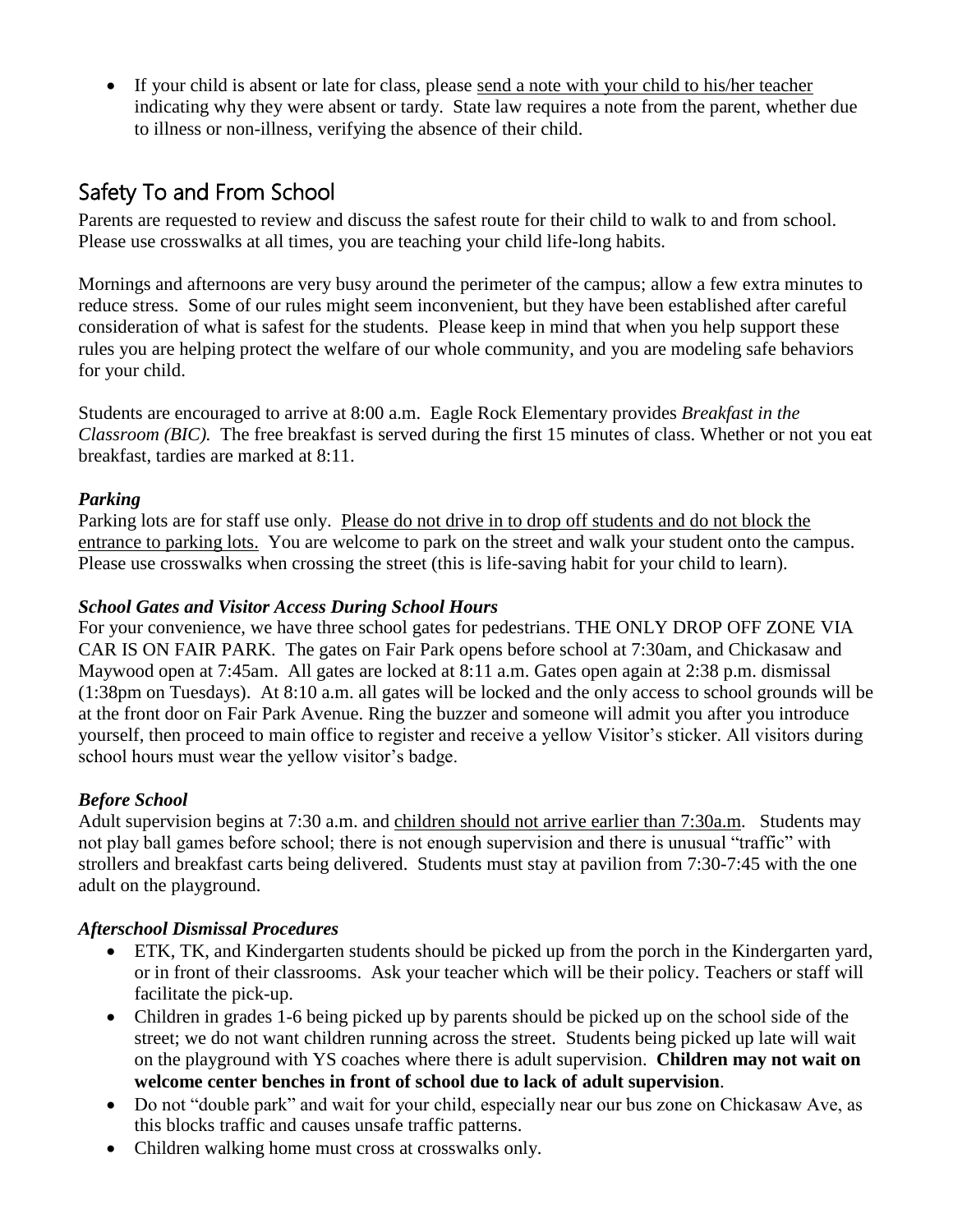- Students who choose to play after school need to sign in for the After School Playground with Youth Services or the Youth Development Program. Please fill out a simple form for YS coaches so they can contact you in event of emergency. Once a student has left the campus, they are not to return. **No student is to be waiting for a ride after 2:50 in front of school. Any student who has not been picked up by 2:50pm needs to report to YS coaches until parent signs him/her out**.
- Children are not allowed to leave campus to go to the store or buy food/drinks from street vendors, and then return to campus. We must discourage vendors from being near school.
- Remember to communicate to children the location and time they should expect you after dismissal. Be patient and give them time to see you. Adults should exit their parked cars and walk to meet students for after-school pick up.
- Safety issue: Bicycles, Skateboards, or scooters may not be ridden on campus. If used for transportation to/from school, see teacher for guidelines. Helmets must be used.
- District Policy: For security reasons, teachers must be present if students or parents wish to retrieve something from the classroom.

#### *Dismissal During the Day*

- No child will be released to leave the school before dismissal time, 2:38 pm, unless the parent or authorized person who is listed on the emergency card (18 years or older) signs a release form in the main office and picks up the child in person. You will need to show photo ID.
- A sick child may not be released to walk home.
- Our staff will not release students to people who have not been authorized by the parents on the emergency card. This is for your child's safety.
- If you send a person to pick-up your child that we have not met, please have them present a picture identification card.
- In an emergency, if you need to send an adult that you have not designated on the emergency card, you must call the school in advance. The designated adult must present photo identification and ask for the Principal or the Assistant Principal. Be advised that we will photocopy the person's identification card and keep the copy for our records.

#### *Students Riding the Bus*

School staff will help students load on the correct bus to ensure their safety. If you plan to pick-up your child from school rather than have him/her ride the bus home on any day, please call the office and leave a message no later than 12:00 p.m. Our school staff ensures that every child is on the bus before it leaves.

If you have any questions or concerns regarding your bus route regarding or the late arrival of a bus, please call 1-800-LA BUSES (1-800-522-8737). You may also contact the school's Magnet Coordinator at (323) 254-6851. At the beginning of every school year bus riders view a Safe Riding Practices video. Safety guidelines and policies are reviewed with students. Students who compromise the safety of others can be suspended from the bus. Please encourage your child to follow school rules on the bus.

#### *Volunteer Safety Valet*

Accidents can occur in mere seconds so we offer SAFETY VALET as a wonderful solution to the hazards that accompany our busy mornings. Along the front of the school on Fair Park Avenue we have established a drop-off zone in the mornings. Parents can pull into the special lane, follow the signs, come to a safe stop, remain in their car, and a Volunteer Safety Valet will greet you and help your child out of his/her car. We ask that you help make the Safety Valet successful by doing the following: follow signs, do not making illegal U-turns, and allow plenty of time to get to school. When a great many parents pull up as the bell is ringing, traffic gets backed up and all children are marked tardy. Be aware that traffic laws are strictly enforced by LAUSD Police to ensure student safety. Parents/Guardians making "U"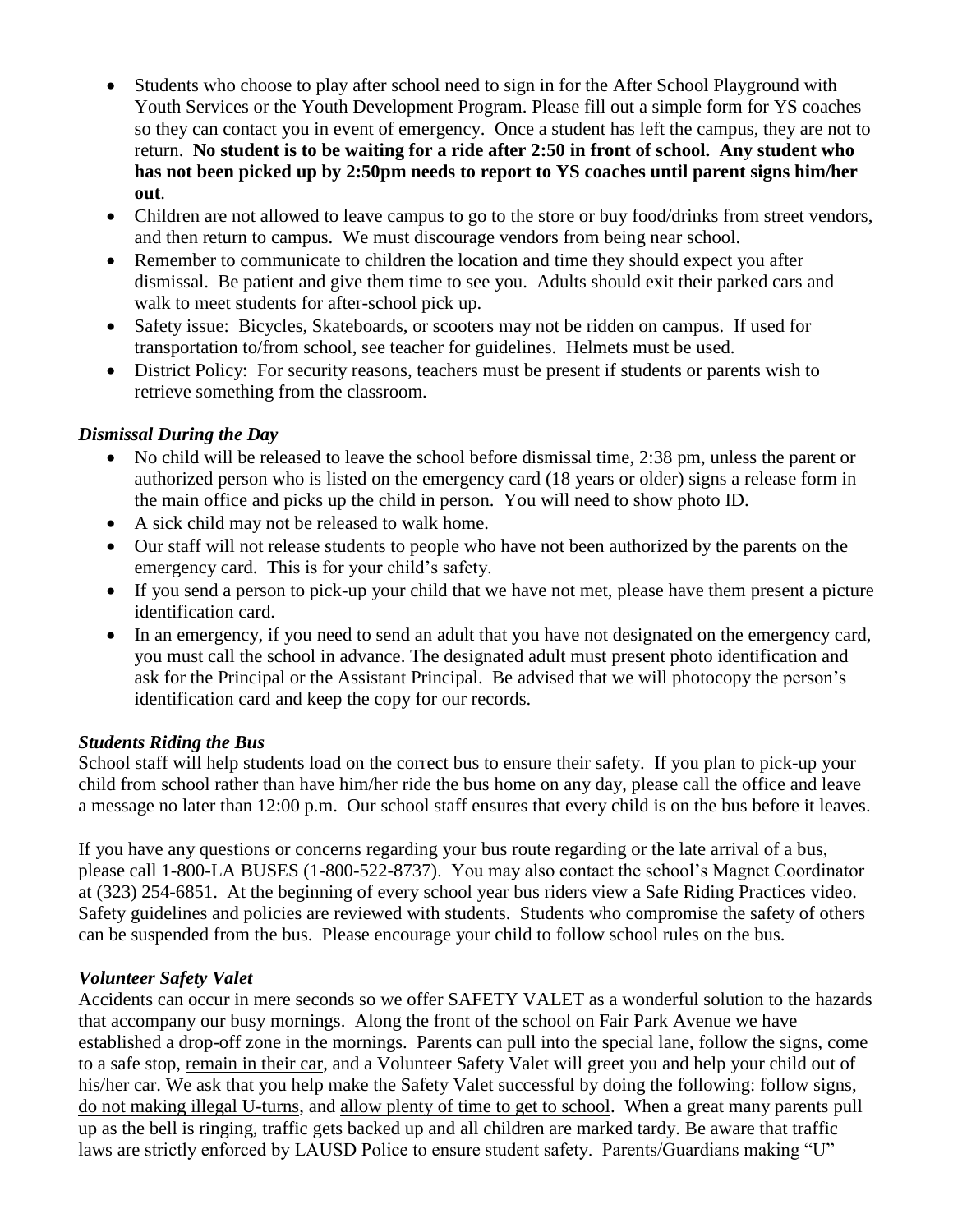turns or blocking traffic will be ticketed. Please use the Safety Valet in the mornings, and please volunteer to be part of it! We welcome all volunteers, and each grade level receives a special volunteer invitation on designated months. Ask your teacher for details.

## Meal Applications and Food Services

#### *Meal Program Applications and Cafeteria Policies*

Applications for free and reduced meal benefits are available online at [www.myschoolapps.com](http://www.myschoolapps.com/) . If you do not have access to the internet please come to the main office for a paper application, or someone will assist you with accessing an online application. Alternatively, you can return the paper copy. Meal applications must be completed regardless of eligibility or family income, and need to be completed by every single family. Without meal applications we are at risk of losing critical funding from the federal government; please remember that the information you provide is confidential. Only one application per family is required.

Last year's meal benefit status is valid through the month of September. If you do not know your eligibility, please send a sack lunch, or money (\$3.00 for full priced lunch for K-5 and \$3.25 for  $6<sup>th</sup>$  grade; 0.40 for reduced price lunch), until your eligibility status is determined. Every effort is made to process meal applications within 24 to 48 hours. Families may purchase meals in advance for reduced price or full price meals to avoid having students carry cash daily. This can be done electronically at www.cafe-la.lausd.net, or the cafeteria manager will assist you in adding money to your child's meal account before school. All outstanding balances must be paid at the beginning of the school year; outstanding balances ultimately are paid by funds that would otherwise enrich our student programs.

#### Also, **all food allergies must be on file with the school. Come to office for appropriate form.**

#### *Breakfast in the Classroom (BIC)*

Eagle Rock Elementary & Magnet Center provides Breakfast in the Classroom (BIC). All students will have the option to eat a breakfast in class when they arrive on time, regardless of meal eligibility. The free breakfast is served during the first 15 minutes of class and it is optional. Please arrive by 8:10 regardless.

#### *Free Hot Supper*

Hot Supper is being served immediately after school to all students at no charge. All meals **must** be eaten **on campus at the pavilion tables**. As a reminder, meals are not allowed to be taken home. Failure to comply with these government guidelines will jeopardize the program, and it could be a cause to have it shut down.

#### *Nutrition*

Children may bring snacks from home to be eaten under the pavilion during recess. When packing food for your child's snack and/or lunch, please consider food that is nutritious and supports healthy brain function. Protein is great brain food and keeps energy levels consistent (string cheese; turkey; yogurt; etc). Children with lunchboxes filled with sugary snacks and drinks tend to have low energy, mood swings, and struggle to focus. No Hot Cheetos and/or Hot Takis are allowed at school. Every child is expected to eat something healthy during lunchtime.

If you have any questions about our meal program, please call the Cafeteria Manager at (323) 255-8273.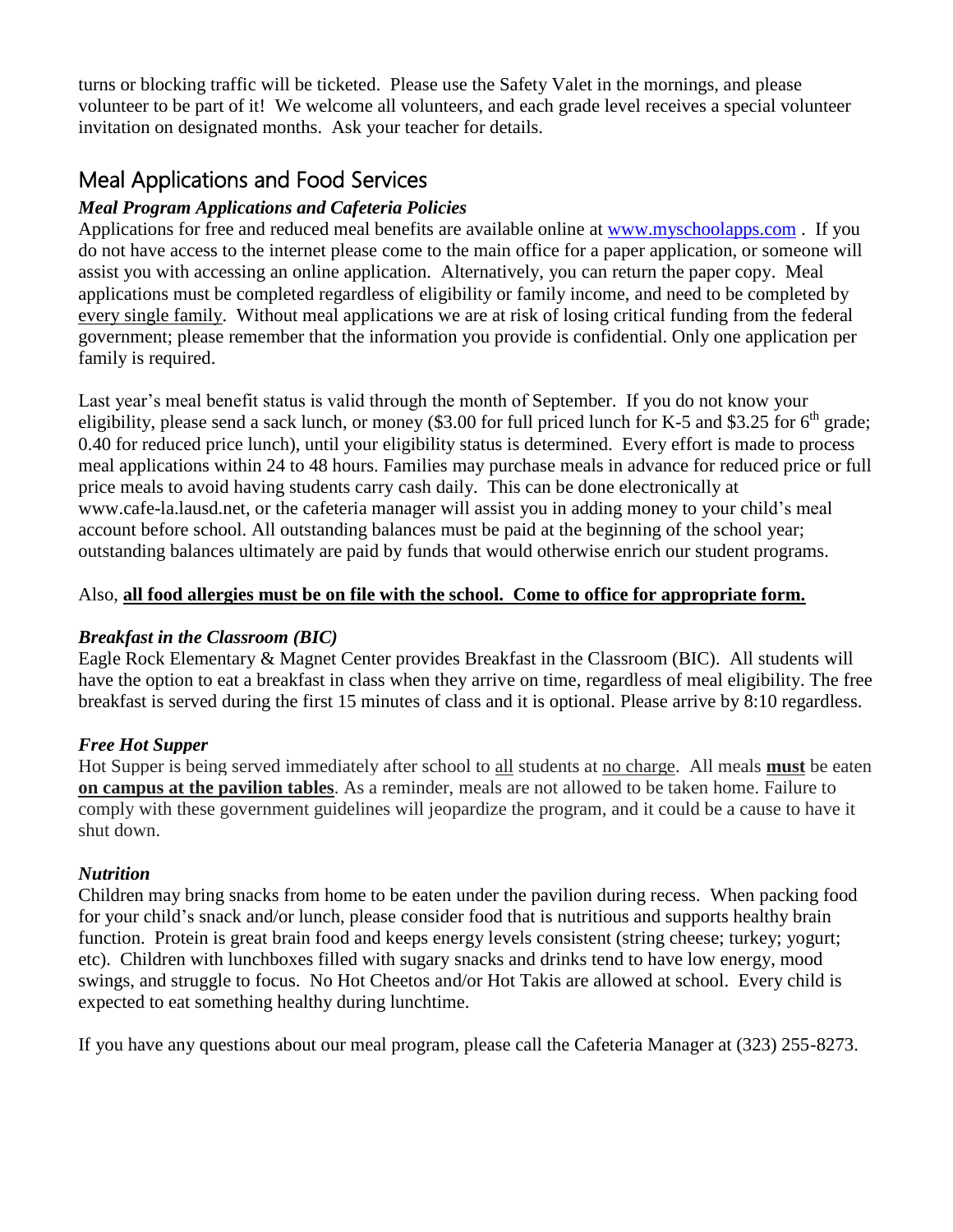## Safety Polices

#### *Behavior and Discipline Policy*

See Student Code of Conduct and the Student Dress Code in the LAUSD Parent Handbook. Also refer to the LAUSD Parent/Student handbook for specific policies, guidelines, and regulations. Teachers also provide specific classroom management information in their introductory letters. Many discipline issues are addressed through students doing community service; we believe this helps students understand about giving back when they've contributed to a poor choice.

#### *Our behavioral expectations are Eagle Rock Elementary & Magnet Center are:*

*Be safe! Be respectful! Be productive!* We frame our challenges and successes around these values and provide clear examples and expectations of how this looks in various settings and scenarios. We hope you will support these efforts when you review your child's day at home. We use an electronic platform to document interventions used and referrals made to support positive discipline efforts.

#### *Cell Phones and Electronic Devices*

Per *LAUSD Handbook,* mobile phones and electronic devices are not allowed from the beginning of the instructional day until the end of the instructional day, including during recess and lunch. Last year School Site Council voted to ban the use of mobile phones and electronic devices before and after school as well. This was done to prevent photos/videos of each other, the danger of cyber-bullying, the inability to safely monitor student internet use on the playground, and the increased research citing the danger of excessive use of screen time by young students. Please plan your transportation, etc. with your child in advance of drop off. If you have a change of plans, you may call the office to communicate an emergency. Students may come to the office after school if they need to reach you, however we do not want this to be a daily practice. Electronic devices being used at school will be confiscated, and turned in to the Principal where a parent must retrieve them. If a call needs to be made during after school program, check in with After School Supervisor and s/he may give you permission to make emergency call from designated area. If a child brings a cell phone for their walk to school, remind them that it must be TURNED OFF at school and may not be accessed at school for any reason, including texting.

#### *Dress Code*

- $\Box$  Dress appropriate for weather
- $\Box$  Clean and comfortable clothing
- $\Box$  Rubber-soled shoes that are closed
- $\Box$  Caps/hats encouraged as sun safety while outside; hoods, beanies, etc. not for indoors.
- $\Box$  Wear only safe jewelry and accessories

#### *Birthday Parties – Not at School*

After careful consideration we will no longer be allowing birthday celebrations at the end of the day. Previously we allowed cupcakes during the last 10 minutes, however numerous concerns forced us to reconsider. Some problems included: severe allergic reactions to non-listed ingredients, conflicts with special diets, excessive treats; feelings of inequity when all families did not celebrate with equal fanfare, and more. Thank you for reserving your birthday celebrations to home, and understanding this decision was made with the whole faculty.

#### *Playground Safety & Playground Cleanliness*

Our biggest accidents happen on our playground. We review school and playground safety with children in the classroom and during assemblies. The transition between when the bell signals the end of recess/lunch play and needing to line up for class has often resulted in accidents and disputes. As a safety measure, and as a way to support mindfulness when transitioning from one activity to another, students are expected to strike an "Eagle Pose" when the recess and lunch bell rings. These poses are: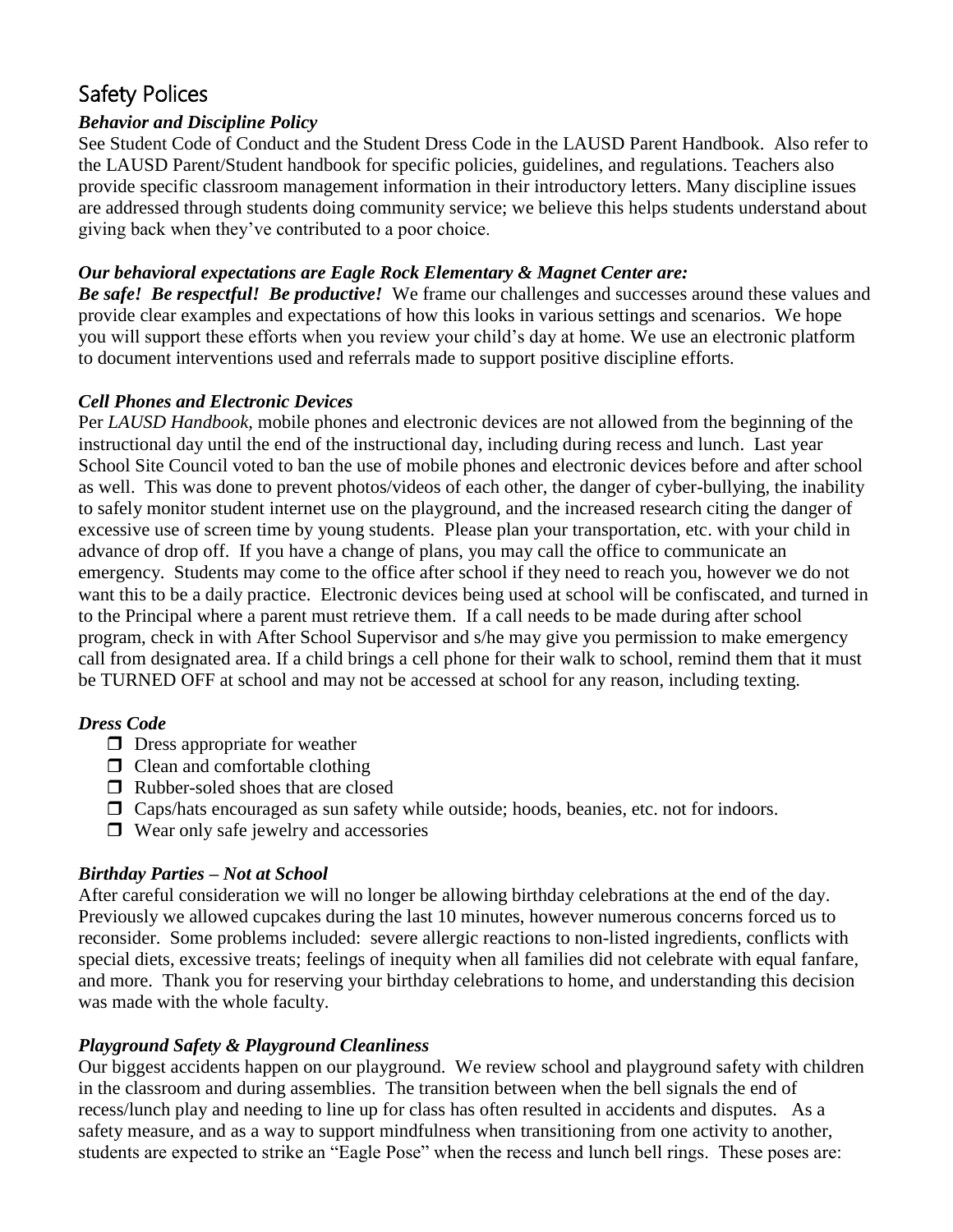Soaring Eagle, Perching Eagle, or Resting Eagle. Eagle poses and their purpose are taught at the beginning of the year, and students are released from their poses by adults on the yard within moments of showing they have stopped their play activity.

Playground litter is an ongoing battle. There is no eating in any area of the playground other than under the pavilion at any time of the day; please help us with the additional trash generated by Free Suppers and clean up thoroughly. A clean campus shows pride and respect of our school and of the people that work to keep it clean. Maintaining its beauty is our collective responsibility. We encourage children and adults to spontaneously help with litter collection, and our staff are often seen stopping to pick up trash that has been left behind. **Please help us teach and model respecting our environment, and help us eradicate litter from our campus!** 

#### *Pets*

Pets are NOT ALLOWED on school grounds under any circumstances.

#### *Dangerous Items*

Hazardous items (glue, paint, hair products; sharp scissors, laser pointers etc.) must remain at home. The above items will be taken away and NOT RETURNED unless a parent speaks with the teacher. Any student who brings a weapon to school, including a gun, knife, or replica will be suspended from school and expulsion will be considered. Threats are taken seriously and could result in suspension. Other reasons for possible suspension include: causing physical injury, damaging school property, habitual profanity, and/or inappropriate touching. Students need to take responsibility for their actions.

#### *Medication/Medical*

A student who needs to take medication during school hours must have the required forms on file, these are available from the school nurse or office staff. Medication is kept in the Health Office. Students that self-medicate (e.g. asthma inhalers) must also have appropriate forms on file in the school. School nurses do not prescribe or give advice regarding medication or other care beyond first aid.

\*\**Any student who arrives to school with a cast, ace bandages, crutches, etc. must submit a doctor's note to the office explaining restrictions/limitations – even if parent applied the ace bandage. Once cleared by the doctor for regular activities, please bring a copy to the office as well*.

#### *Bathroom Accidents*

We understand that accidents happen. When a child has a bathroom accident the office staff or the nurse will call you to let you know the situation. For your child's health and safety reasons, the office will not change or clean your child. You or a designated adult must come to the nurse's office to clean and or change your child's clothing. We will do our best to keep the child in a safe and clean environment. Please let us know in advance if your child has any health concerns. We will do our best to assist you.

#### *Emergency Information*

For the protection of your child, please complete the emergency card fully and neatly and return it no later than the third day of school. Cards must have all items completed. Be sure to list cell phone numbers and a list of people who can reach you in the event of an emergency. Each child in your family needs a separate card. If you should change your address or phone number during the school year, it is your responsibility to inform the OFFICE of the change (NOT THE TEACHER). You need to provide proof of the change such as gas or DWP bill for address changes.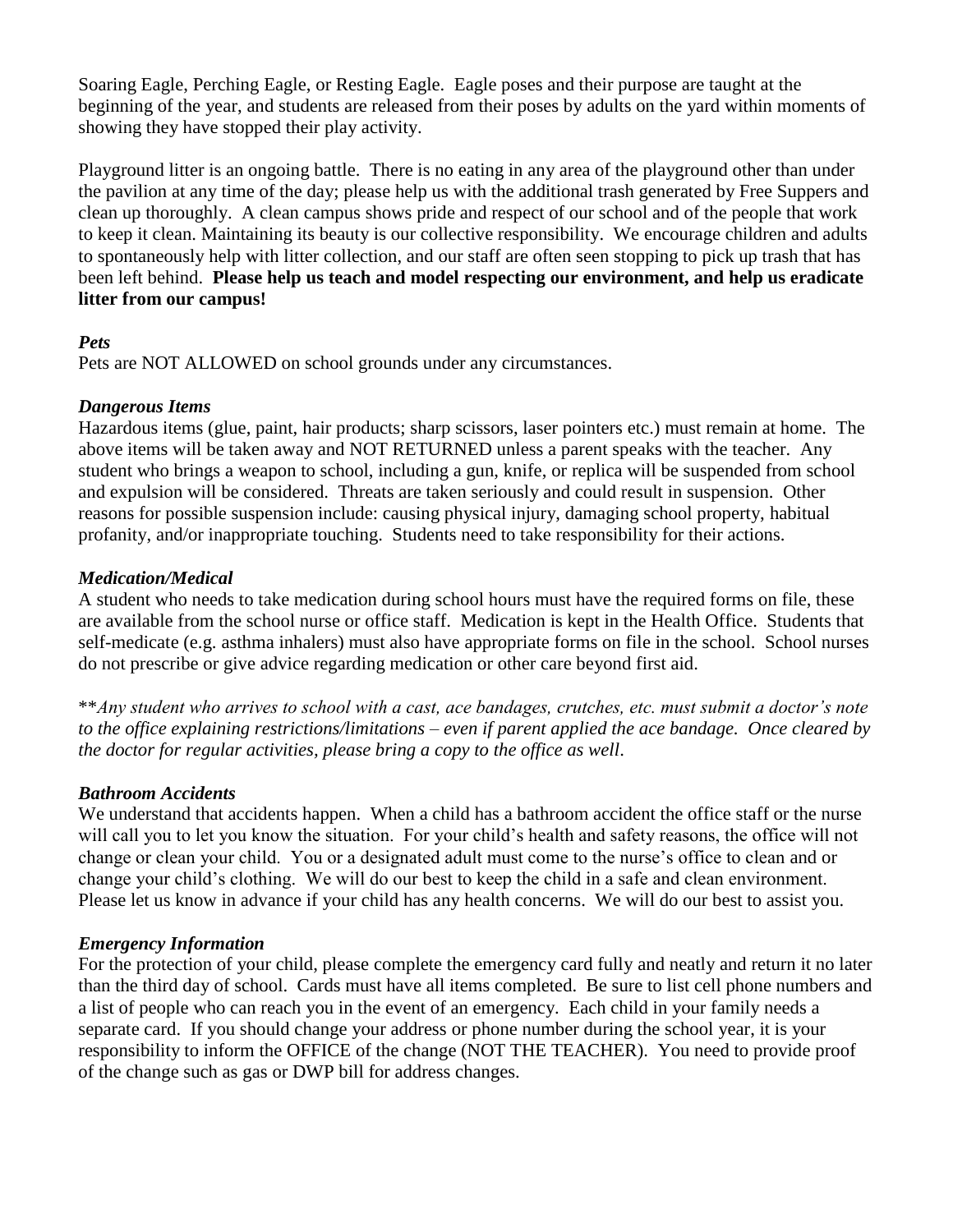#### *Phone Calls/Messages*

Please be aware that students may not receive telephone calls in the office. Only in an emergency situation will a message be delivered to a child. Make arrangements with your child in the morning regarding pick up, after school activities, etc.

#### *Classroom Visitations*

Anyone visiting the classroom must sign in as a guest in the main office and wear a visitor's badge on campus. Classroom visitors must have approval of the principal.

#### *Parent Volunteers*

We welcome volunteers! A parent volunteer meeting will be scheduled soon. Your volunteer application and results of your TB test must be on file in the Parent Center. Parent volunteers must sign in and out in the office so that we know you are on campus. Our Community Representative is also here to support your volunteer activities.

#### *Conferences*

Parent Conferences are scheduled two times during the school year to discuss student's progress. Please plan to attend these important meetings. If you wish to conference with your child's teacher in addition to these times, you may request an appointment via a note, or request the teacher to call you at a convenient time. Please do not expect the teacher to interrupt the instructional program for this purpose; do not stop the teacher in line and prevent him/her from beginning their school day. The instructional day begins at 8:10 a.m. and ends at 2:38 p.m. (and 1:38pm on Tuesdays).

#### *Personal Deliveries After the Start of the Day (lunch, homework, instruments, projects)*

Items dropped off after the start of the day must be left in the main office for students to pick up during recess or lunch; do not take them to the classroom yourself. We will not call the classroom and interrupt instruction for these drop offs. Please discuss this option with your child; remind him/her to check with office at recess/lunch if they anticipate something being dropped off.

### Student and Parent Services

#### *Library*

It is the responsibility of every student's family to pay for lost/damaged textbooks or library books. Please encourage your children to treat all school property with care and respect.

#### *Lost and Found*

Please label lunch boxes, jackets, sweaters, etc. with your child's name so that lost items can be retrieved. Sweaters and jackets left behind will be hung on the *Lost and Found Rack* across form the main office for 5 days only. Unclaimed items will eventually be donated to charity monthly.

#### *After School Playground*

Our after school playground sponsored by Youth Services begins immediately after school and ends at 6:00 p.m. All students must be picked-up no later than 6:00 p.m. **Students are not allowed to leave campus and return**. Please explain clearly to your children that food vendors are positioning themselves *illegally* in front of school and they have no health guidelines; students are NOT permitted to leave to buy food and then return to campus.

#### *School/Teacher/Parent/Student Compact*

This will be reviewed with you during your first Parent-Teacher conference.

#### *Parent Groups and Councils*

Eagle Rock Elementary & Magnet Center offers many opportunities for parents and guardians to get involved and support the school. The following are some of the councils and groups: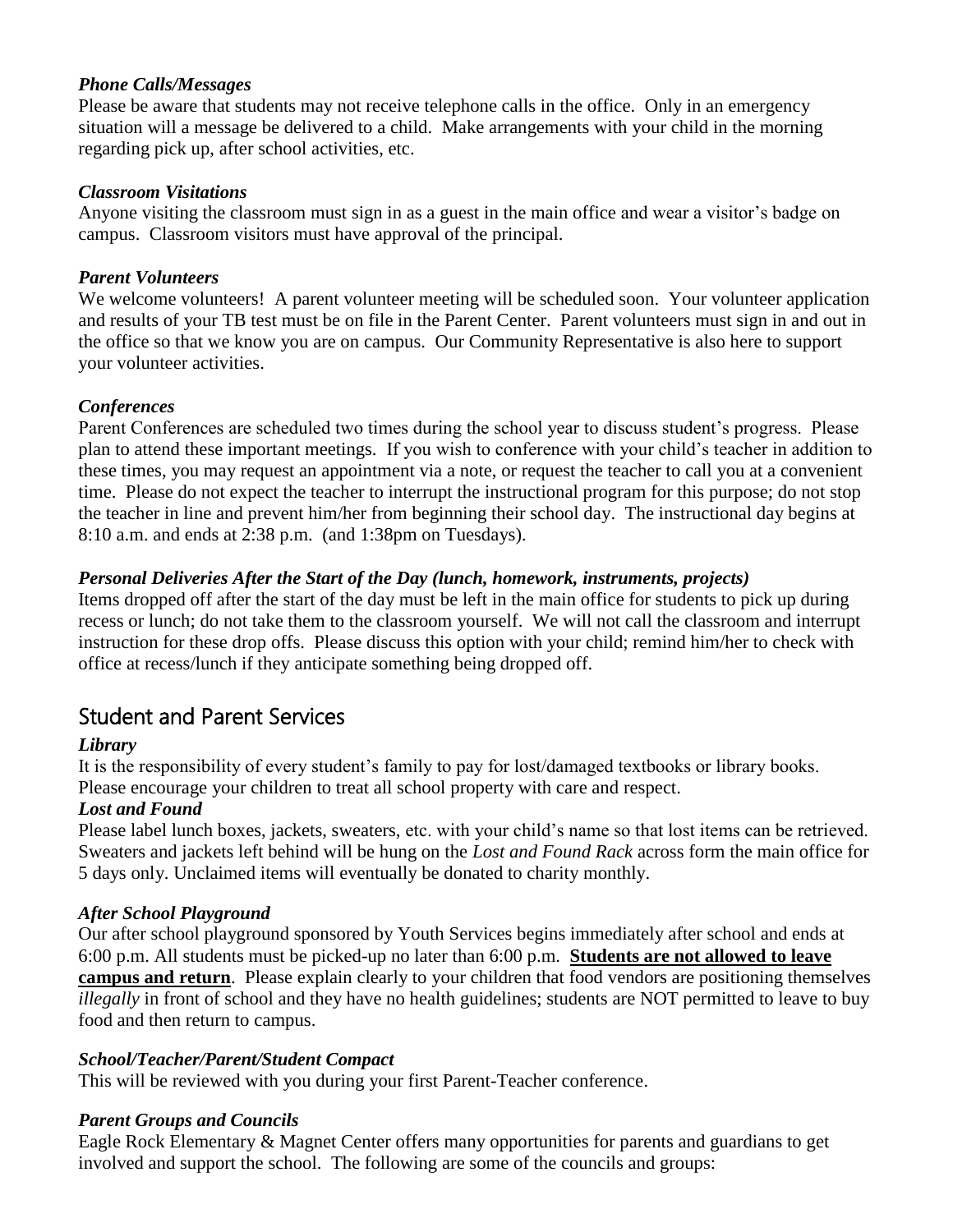- School Site Council (SSC)
- English Learners Advisory Committee (ELAC)
- Eagle Rock Elementary Parent Teacher Association (PTA)
- Eagle Rock Elementary Education Foundation (EREEF)
- Volunteer Safety Valet Program

Please come visit these meetings and discover where you might like to get involved. We welcome every level of participation!

#### *Please make sure you follow up with your child… These can be found in the LAUSD Handbook.*

- Safety To and From School
- Discipline Foundation Policy and Student/School Code Of Conduct
- Office Procedures
- Student Services
- Dress Code for Students
- Visitor's Policy
- Attendance Policy
- Meal Plans
- Student Accident Insurance (optional)

#### *Please read, sign and return the following:*

\_\_ LAUSD Parent Handbook Acknowledgement of Receipt Form

Emergency Information form – *may or may not with handbook depending on when handbook arrives; this will go out immediately*

\_\_ PTA/EREEF Directory Form – *may or may not with handbook depending on when handbook arrives; this will go out immediately*

- \_\_ Responsible Use Policy (RUP) for District Computer Systems *found in LAUSD handbook*
- \_\_ Photo/Video Release Form *found in LAUSD handbook*
- *\_\_* Meal Application!!

#### **Eagle Rock Elementary & Magnet Centers Important Dates for 2018-2019 (Tentative)**

#### **AUGUST 2018**

- 8/13 Orientation/Social
- 8/14 First day of instruction for students
- 8/31 No School Admissions Day

#### **SEPTEMBER**

- 9/3 School closed Labor Day
- 9/6 Back to School Night 6:00-7:30pm (2 sessions will be offered)
- 9/10 School closed Unassigned Day
- 9/19 School closed Unassigned Day

#### **OCTOBER**

10/5 Popcorn Fundraiser begins – Student Body Fundraiser (ends 10/20) TBD Harvest Festival – after school